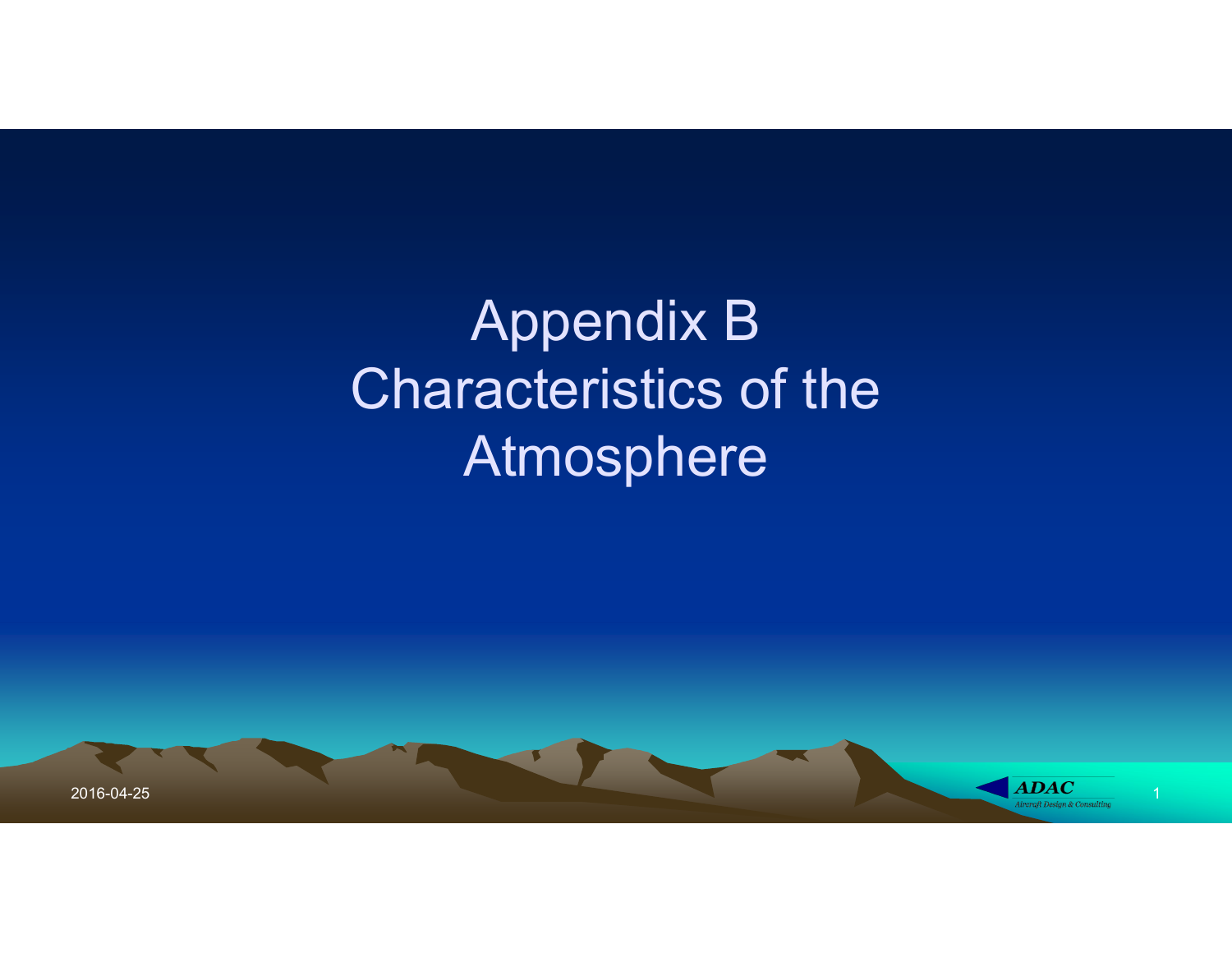#### International Standard Atmosphere

- Constant lapse rate to MSL)
- Constant temperature in **EXADER** stratosphere up to  $\sim$ 65,600 ft MSL)
- Altitude is pressure altitude unless stated otherwise
- In practice, lapse rate is not uniform

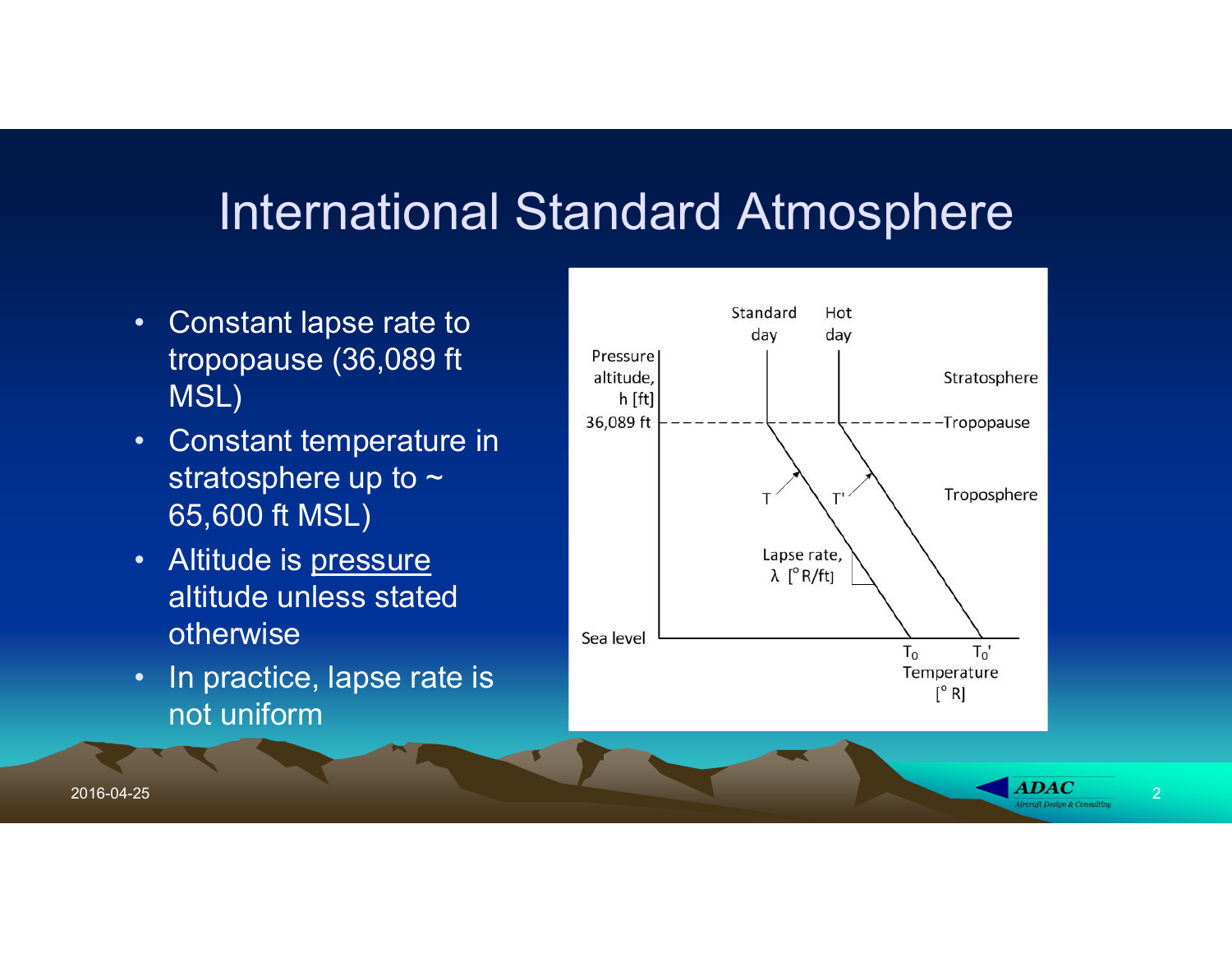## **Altimeter**

- Altimeter measures pressure, not altitude
- Pressure measured by an aneroid barometer, and converted to an altitude on display





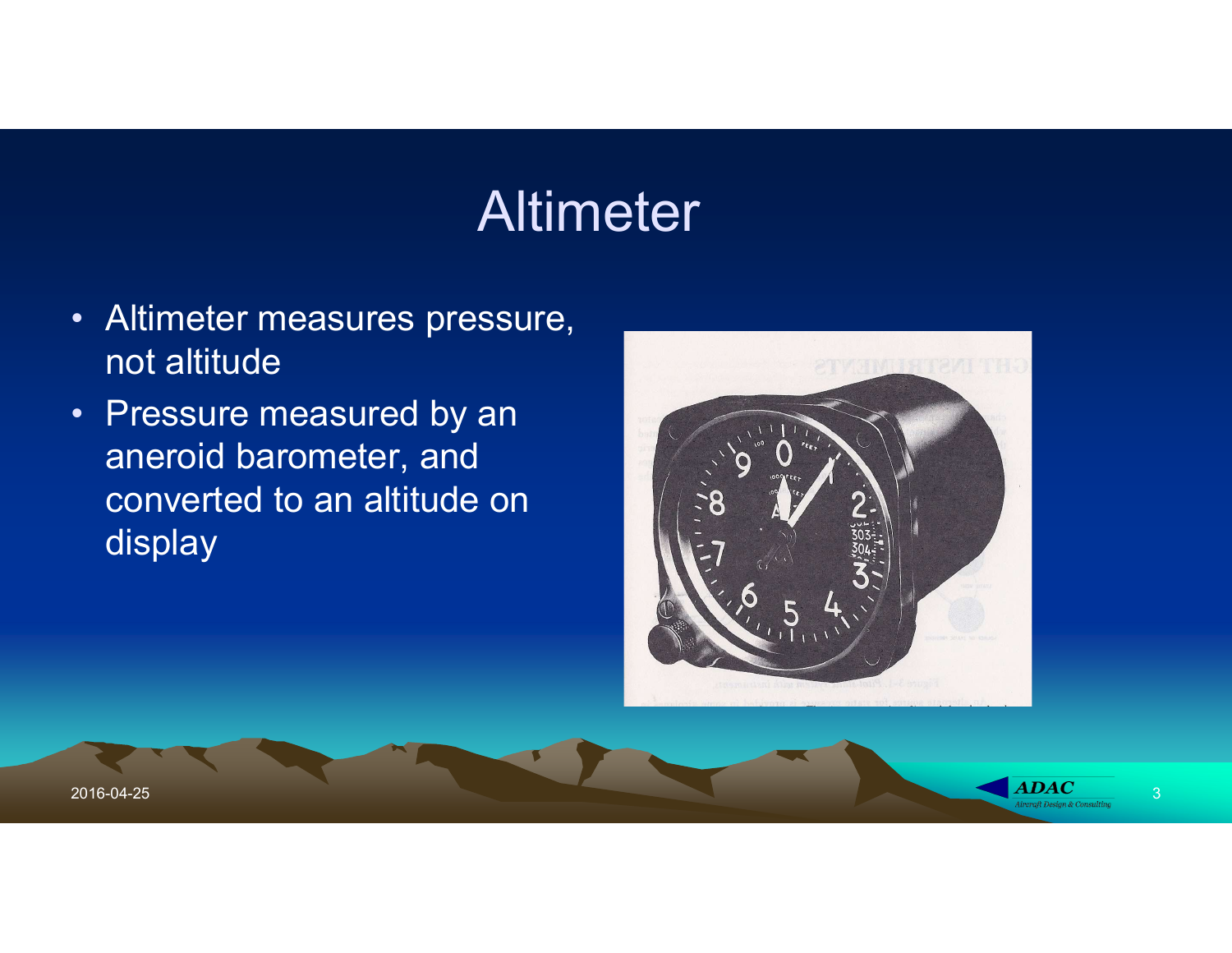# **Altimeter**



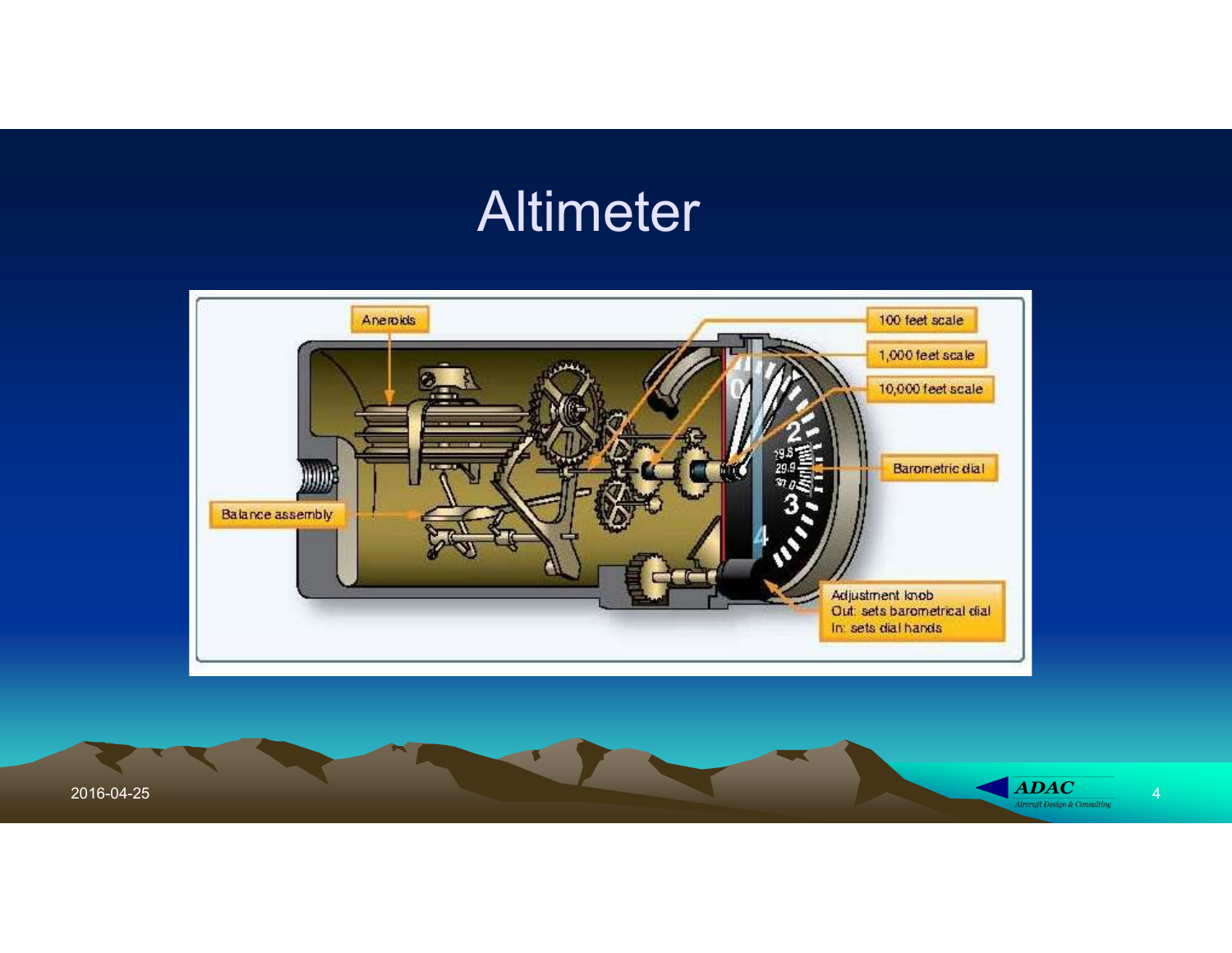#### Atmospheric Model Assumptions

| <b>Atmospheric Model Assumptions</b>      |                            |                                            |
|-------------------------------------------|----------------------------|--------------------------------------------|
|                                           |                            |                                            |
| <b>Constant</b><br>Temperature lapse rate | <b>Symbol</b><br>$\lambda$ | <b>Value</b><br>$-0.003566$ $\degree$ R/ft |
| <b>Gas constant</b>                       | R                          | 53.35 ft/°R                                |
| Sea level pressure                        | $p_{o}$                    | 2116.2 lb/ft <sup>2</sup>                  |
| Sea level temperature                     | $T_{o}$                    | 518.7 °R                                   |
| Sea level density                         | $\rho_{o}$                 | $0.002377$ slugs/ft <sup>3</sup>           |
| <b>Gravitational constant</b>             | $\mathbf{g}$               | 32.17 ft/sec <sup>2</sup>                  |
| Specific heat ratio                       | Y                          | 1.4                                        |

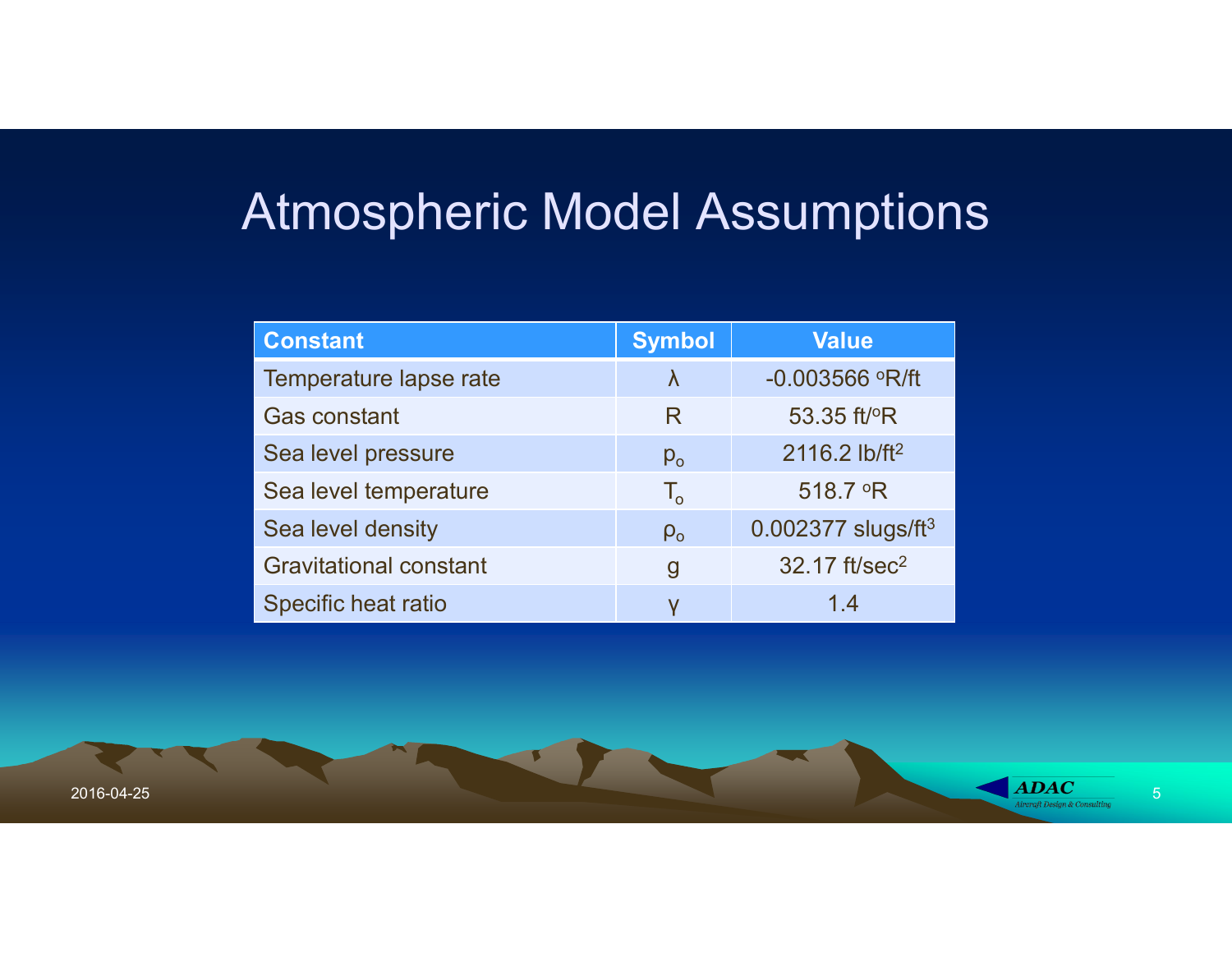#### Standard Day Conditions

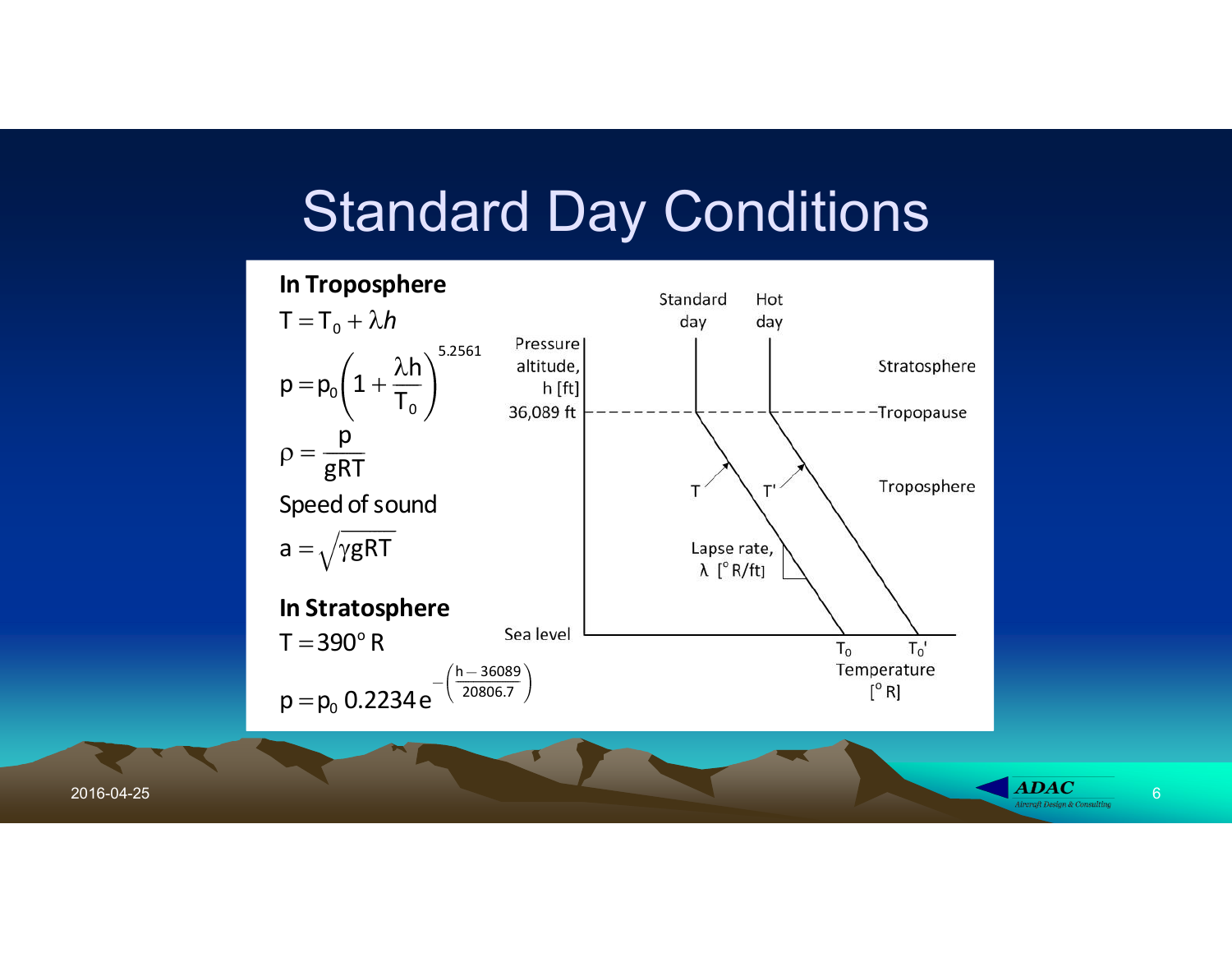# Hot Day Conditions

Standard

Hot

#### In Troposphere Temperature offset is  $T' = T + \Delta T$

day day Temperature at altitude h is Pressure  $T' = T_0' + \lambda h$ <br>  $\beta' = \frac{p}{gRT'}$ <br>  $\beta \text{ speed of sound}$ <br>  $\alpha = \sqrt{\gamma gRT}$ <br>
In Stratosphere<br>  $T = 390 + \Delta T^{\circ} R$ <br>  $p = p_0 .0.2234 e^{-\left(\frac{h-36000}{2000007}\right)}$ <br>  $p = p_0 .0.2234 e^{-\left(\frac{h-36000}{2000007}\right)}$  $T' = T_0' + \lambda h$ p  $\rho' =$ gRT Speed of sound  $a = \sqrt{\gamma gRT}$ In Stratosphere  $T = 390 + \Delta T^{\circ} R$  $h - 36089$ 20806.7

 $p = p_0 0.2234 e^{-}$